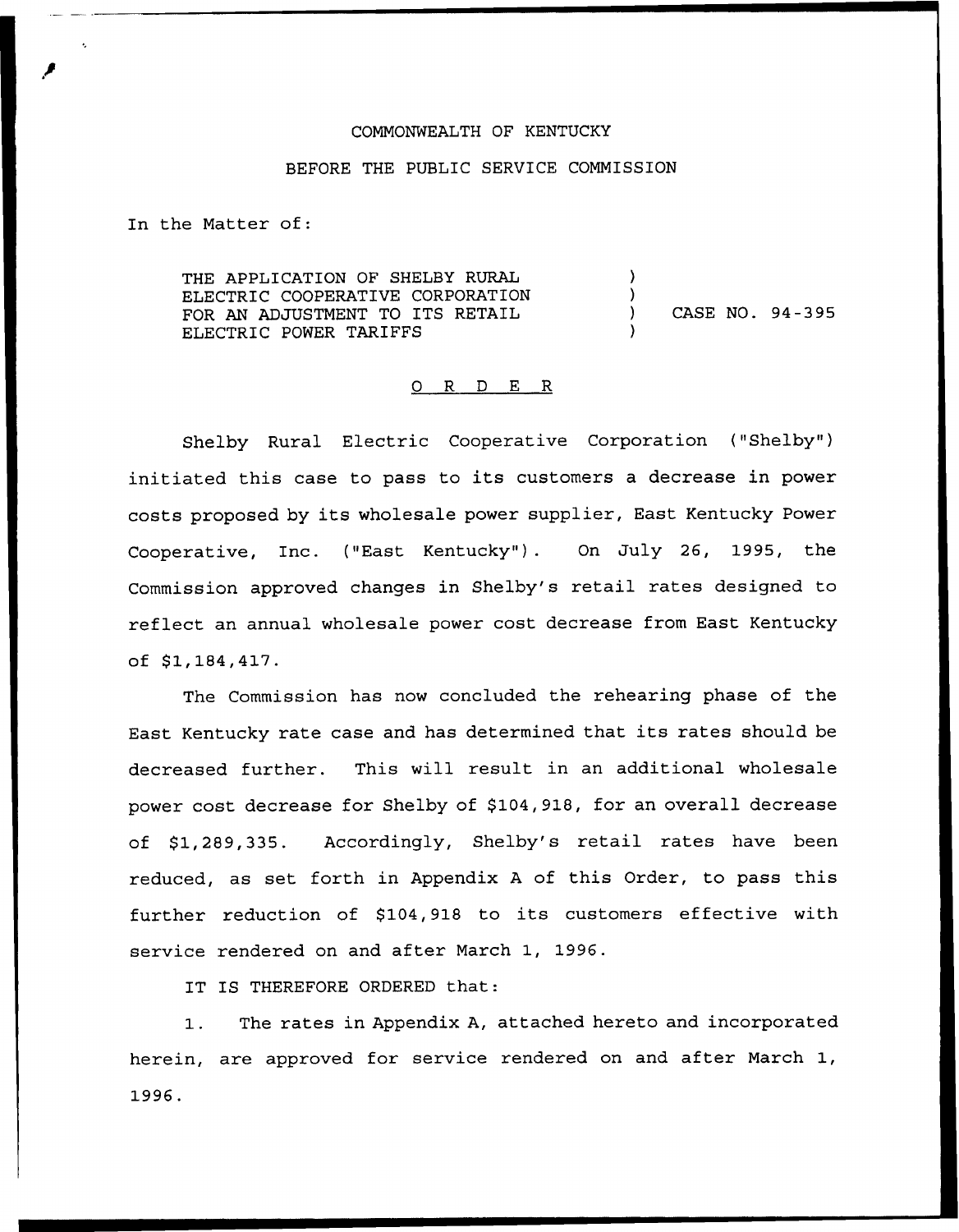Within 20 days of the date of this Order, Shelby shall  $2.$ file with the Commission revised tariff sheets setting out the rates approved herein.

Done at Frankfort, Kentucky this 28th day of February, 1996.

PUBLIC SERVICE COMMISSION

Bea  $k$ man

Chairman

ATTEST:

 $0\mathbf{Q}_{\mathbf{A}}$ Executive Dirècto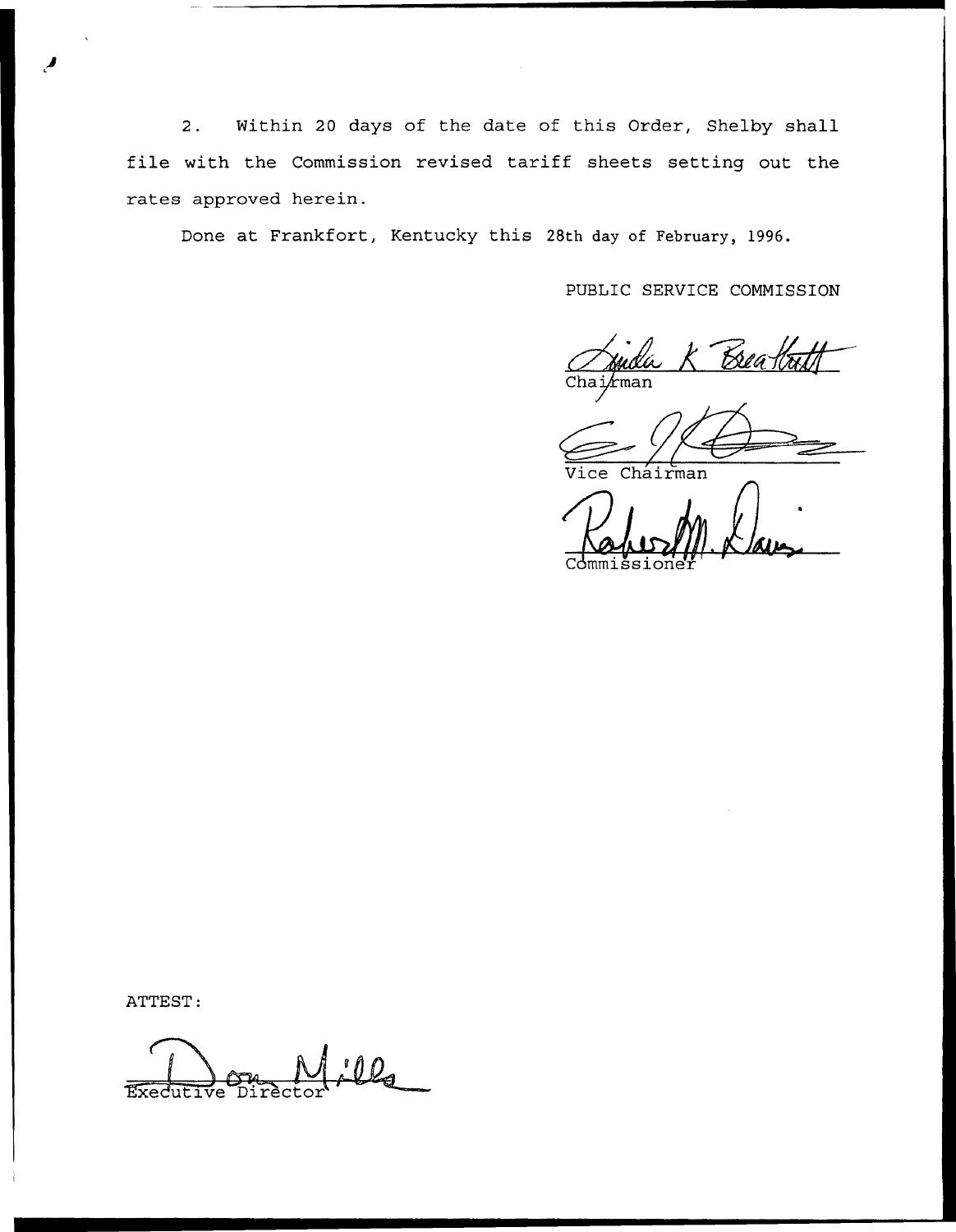### APPENDIX A

APPENDIX TO AN ORDER OF THE KENTUCKY PUBLIC SERVICE COMMISSION IN CASE NO. 94-395 DATED FEBRUARY 28, 1996.

The following rates and charges are prescribed for the customers in the area served by Shelby Rural Electric Cooperative Corporation. All other rates and charges not specifically mentioned herein shall remain the same as those in effect under authority of this Commission prior to the effective date of this Order.

## RATE 1 GENERAL SERVICE

# Rates:

#### Energv Charac:

| First |                             |  | 600 KWH per month  | \$.05973 per KWH |  |
|-------|-----------------------------|--|--------------------|------------------|--|
| Next  |                             |  | 1400 KWH per month | .05798 per KWH   |  |
|       | All Over 2000 KWH per month |  |                    | $.05666$ per KWH |  |

### RATE 2 LARGE POWER SERVICE

## Rates:

#### Enerav Charac:

| First                          |  |  | 100 KWH per KW Demand | $$.04599$ per KWH |  |
|--------------------------------|--|--|-----------------------|-------------------|--|
| Next                           |  |  | 100 KWH per KW Demand | $.04042$ per KWH  |  |
| All Over 200 KWH per KW Demand |  |  |                       | $.03486$ per KWH  |  |

# RATE 3 OUTDOOR AND STREET LIGHTING SERVICE

#### Rates:

| <u>Type of Fixture</u> | <u>Lumen Output</u>      | Monthly Charge |
|------------------------|--------------------------|----------------|
| HPS.                   | $7,000 - 10,000$ Lumen   | \$6.21         |
| HPS.                   | $20,000 - 30,000$ Lumen  | 8.58           |
| <b>HPS</b>             | 4000 Lumen Decorative    | 8.64           |
| <b>HPS</b>             | 50,000 Lumen Directional | 11.14          |
|                        |                          |                |